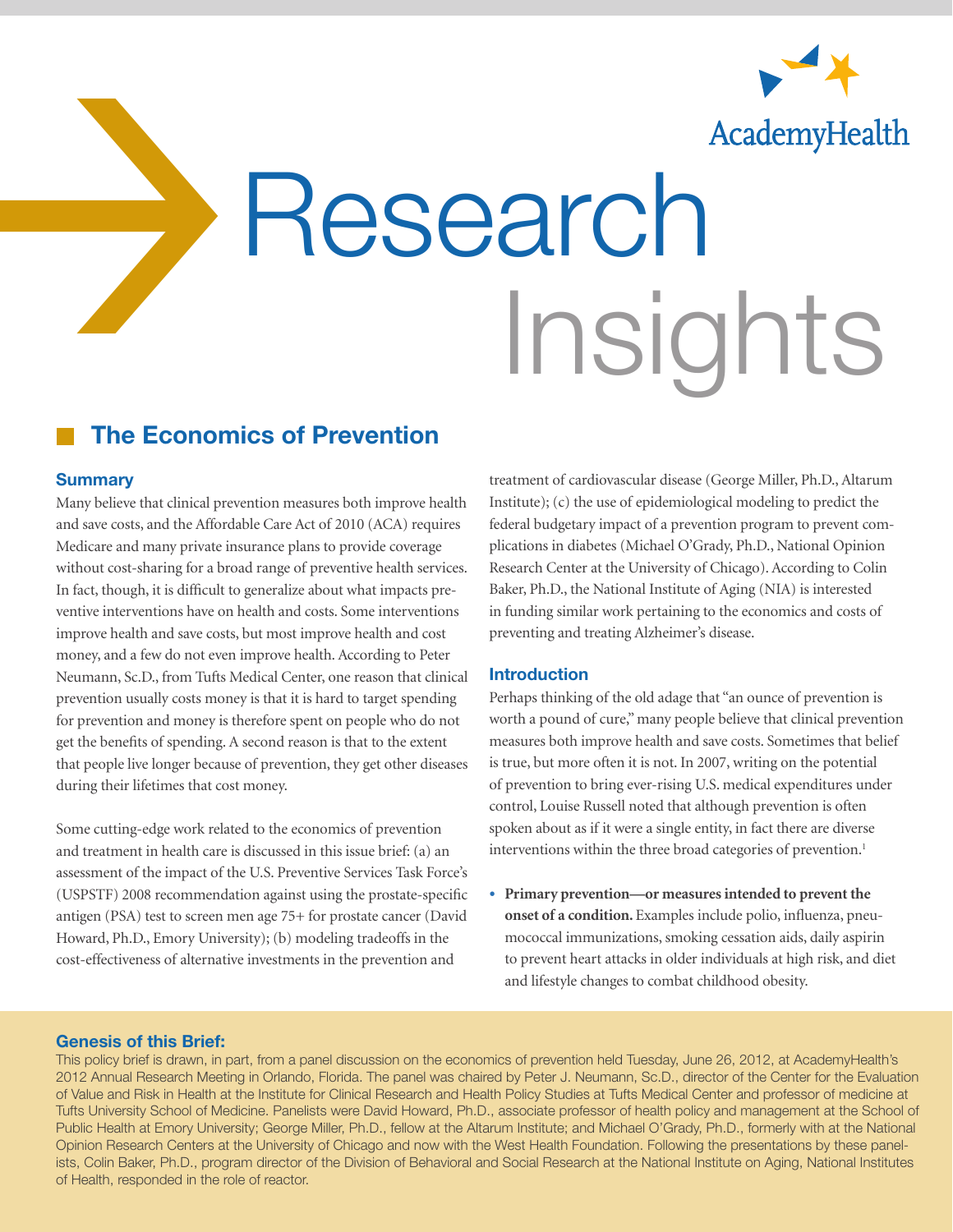- **Secondary prevention—or measures intended to detect disease in clinically asymptomatic people at an early stage when it is most treatable**. Examples include screening children for autism, screening for lipid disorders, screening for high blood pressure, screening for HIV in adults at high risk, screening for Type 2 diabetes in adults with high blood pressure, screening for depression, and screening men for prostate cancer using the prostate-specific antigen (PSA) test.
- **Tertiary prevention—or measures to slow the progression of a disease after it is clinically obvious and a diagnosis established.** Examples include a variety of medications, diet, and lifestyle changes that keep people with chronic conditions such as diabetes or heart disease healthy longer.

According to Russell, "[I]t is impossible to generalize about preventive interventions as though they were all alike".<sup>2</sup> "In particular, the evidence does not support the commonly accepted idea that prevention always, or even usually, reduces medical costs—although it sometimes does. Most preventive interventions add more to medical costs than they save, at the same time that they improve health."

In 2008, a review of data from the Tufts Medical Center Cost-Effectiveness Analysis Registry ([www.cearegistry.org\)](http://www.cearegistry.org) yielded similar conclusions.<sup>3</sup> "[A]lthough some preventive measures do save money, the vast majority reviewed in the health literature do not. Careful analyses of the costs and benefits of specific interventions, rather than broad generalizations, is critical." The authors of the 2008 review suggest that research identifying which cost-saving or highly efficient preventive or treatment interventions are underused have the potential to lead to substantial improvements in health at an acceptable cost. The authors also note that the distribution of the costeffectiveness of preventive interventions in the studies they reviewed is comparable to that of treatment interventions.

The Affordable Care Act of 2010 (ACA)<sup>4</sup> requires Medicare and many private insurance plans to provide coverage without cost-sharing for a [broad range of preventive health services](http://www.healthcare.gov/law/resources/regulations/prevention/index.html) that have received [A](http://www.uspreventiveservicestaskforce.org/uspstf/uspsabrecs.htm)  [or B recommendations from the U.S. Preventive Services Task Force](http://www.uspreventiveservicestaskforce.org/uspstf/uspsabrecs.htm)  [\(USPSTF\)](http://www.uspreventiveservicestaskforce.org/uspstf/uspsabrecs.htm):

• For children under age 18, preventive health services that many private insurance plans must cover under the ACA include regular pediatrician visits,<sup>5</sup> autism screening for children at age 18 and 24 months, specified immunizations, vision and hearing screening, developmental assessments, immunizations, screening and counseling to address obesity, alcohol and drug assessments for adolescents, and many more primary and secondary preventive services.<sup>6</sup>

- For adults, preventive health services that Medicare and many private insurance plans must cover under the ACA include obesity screening and diet counseling, cholesterol and blood pressure screening, alcohol misuse screening and counseling, screening for HIV among adults at high risk, depression screening, tobacco-use counseling, colorectal cancer screening for adults over age 50, and many more primary, secondary, and tertiary preventive services.
	- Preventive services specific to women that must be covered include contraception (excluding abortifacient drugs), breastfeeding counseling and supplies for pregnant and nursing women, HIV and cervical cancer screening for sexually active women, well-woman visits to obtain recommended preventive services for women under 65;and others.
	- Preventive services specific to men that must be covered include one-time screening for abdominal aortic aneurysm for men of specified ages who have ever smoked.

Peter Neumann, Sc.D., from Tufts Medical Center, explains that one reason that prevention costs money is that it is hard to target spending for prevention and money is spent on prevention for people who do not get the benefits of such spending.<sup>7</sup> Moreover, to the extent that people live longer because of prevention, they get other diseases during their lifetimes that cost money. As discussed below, these and other issues have been addressed by recent work related to the economics of prevention and treatment in health care: (a) an assessment of the impact of the USPSTF's 2008 recommendation against using the PSA test to screen men age 75+ for prostate cancer (David Howard, Ph.D., Emory University); (b) modeling tradeoffs in the cost-effectiveness of alternative investments in the prevention and treatment of cardiovascular disease (George Miller, Ph.D., Altarum Institute; (c) the use of epidemiological modeling to predict the federal budgetary impact of efforts to prevent complications in diabetes (Michael O'Grady, Ph.D., formerly with National Opinion Research Center at the University of Chicago now with the West Health Foundation). As noted below, Colin Baker, Ph.D., from the National Institute of Aging (NIA), reports that NIA is interested in funding similar work pertaining to the economics and costs of preventing and treating Alzheimer's disease.

## The Impact of the USPSTF's Guidelines on the Use of the PSA Test to Screen for Prostate Cancer

Prostate cancer is the second most common cancer in men in the United States, following skin cancer. Unfortunately, the [PSA test](http://www.cancer.gov/cancertopics/factsheet/detection/PSA) used to screen for prostate cancer leaves much to be desired. The test often suggests that prostate cancer is present when in fact it is not. In addition, there is uncertainty about which prostate cancers need to be treated, and for that reason, virtually all men who screen positive on the PSA test are treated. It is believed that about two-thirds of prostate tumors detected via PSA screening are over diagnosed (i.e., in the absence of PSA screening, the tumor would not have become clinically apparent during the patient's remaining lifetime).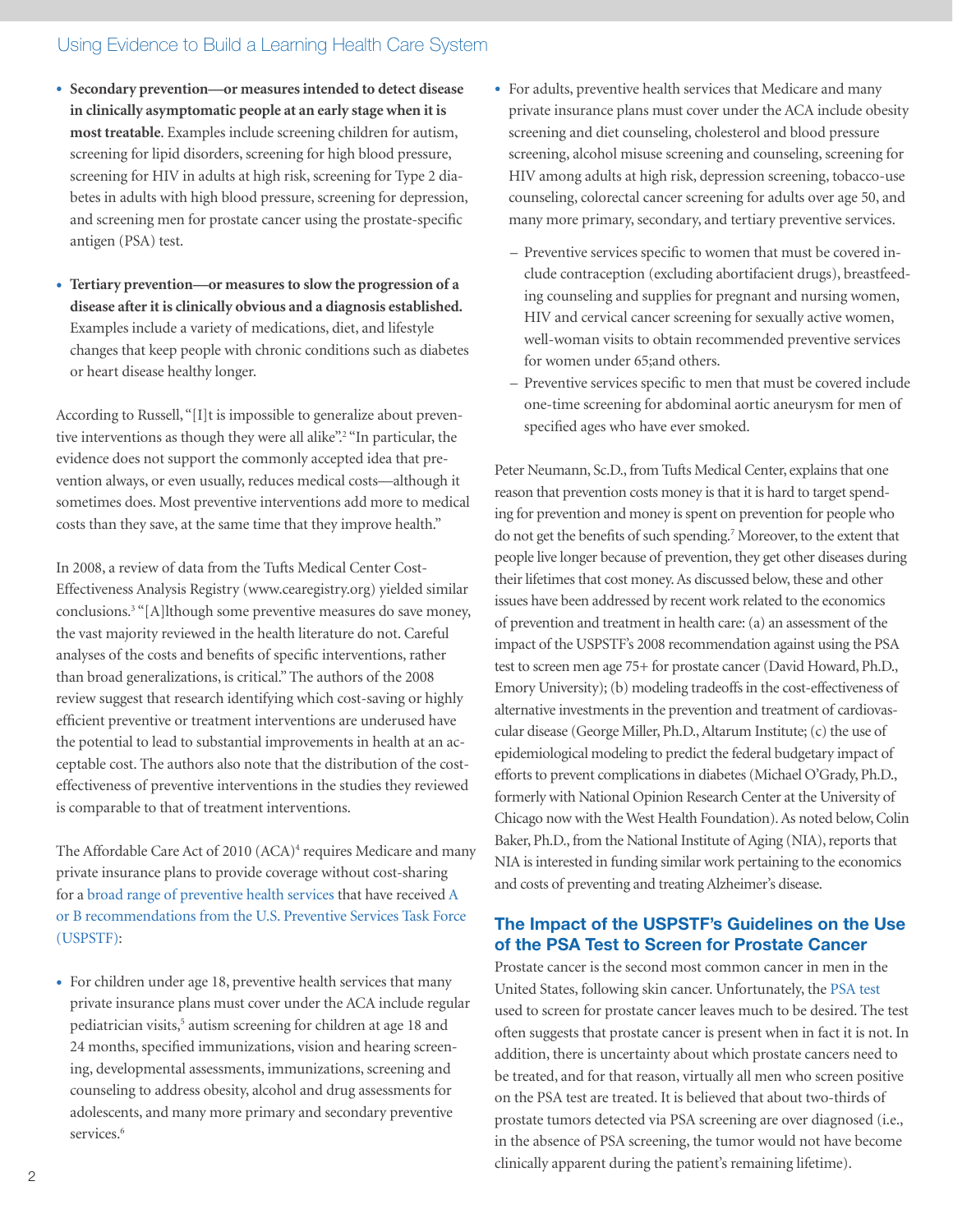In 2011, the USPSTF reviewed the evidence on the benefits of using the PSA test to screen for prostate cancer and concluded that many men are harmed as a result of prostate cancer screening. For that reason, in May 2012, the USPSTF issued a [formal recommenda](http://www.uspreventiveservicestaskforce.org/prostatecancerscreening.htm)[tion](http://www.uspreventiveservicestaskforce.org/prostatecancerscreening.htm) encouraging doctors not to routinely administer the PSA test to screen for prostate cancer. A June 2012 editorial by Peter Bach, M.D., in the *New York Times* suggested that the USPSTF's recommendation advising doctors to "do less" prostate cancer screening was unlikely to have much effect on clinical practice.<sup>8</sup>

David Howard, Ph.D., and his colleagues decided to investigate whether a prior USPSTF recommendation regarding PSA screening had affected clinical practice.<sup>9</sup> In 2008, the USPSTF recommended against screening men age 75+ for prostate cancer after concluding that the harms of screening for prostate cancer in these older men outweigh the benefits.

Using data from the Medicare Current Beneficiary Survey and linked claims, Howard and his colleagues estimated that the USP-STF's 2008 recommendation caused PSA testing rates to decline by 6.5 percentage points among men age 75+ between 2006 and 2010; PSA testing rates among men ages 65 to 74 were unchanged during the same period.10 In addition, Howard estimated changes in the incidence rate of early-stage prostate tumors, most of which are detected via screening. Between 2007 and 2009, the incidence of early-state prostate tumors among men age 75+ declined by 25 percent, while the incidence rates among men ages 65 to 74 dropped by only 15 percent.<sup>11</sup>

The results from this work highlight the potential of USPSTF guidelines with "negative" recommendations—that is, recommendations NOT to use preventive interventions—to reduce the use of harmful, unnecessary, or low-value medical care. The study suggests that USPSTF's negative recommendations can encourage health care providers to cut back on the use of preventive services that do not improve health, thereby also saving money.

The response of patients and physicians to the 2008 USPSTF prostate cancer screening recommendation stands in contrast to the response to the USPSTF 2009 breast cancer recommendation, which did not recommend routine mammography for women younger than age 50 or women age 75+. In that case, mammography rates did not decline in these age groups after the release of the recommendation.12 The USPSTF's 2009 breast cancer screening recommendation has been quite controversial, and the Affordable Care Act requires Medicare and private insurers to cover mammography based on the pre-2009 USPSTF recommendation.

#### Figure 1: Trends in the Incidence of Early-Stage Prostate Tumors by Age Group, 2005 to 2009



Source: Analysis of SEER 18 registry data. Rates are standardized by 5 year age groups and race/ethnicity to the 2009 population

#### Modeling Tradeoffs in Expenditures for the Prevention and Treatment of Cardiovascular Disease

George Miller, Ph.D., at the Altarum Institute has found that contrary to the conventional wisdom that only 3 percent of U.S. national health expenditures goes to prevention and that this is too little—national health expenditures on prevention in the United States exceed 8 percent.<sup>13</sup> Furthermore, Miller's work, like that of Cohen et al., suggests that the distribution of the cost-effectiveness of preventive measures is similar to that of treatment.

Such findings call into question the conventional wisdom about U.S. national expenditures on prevention. They also raise the question of whether there is anything that can be said generically about the optimum mix of spending between prevention and treatment. Several complications are encountered in addressing that question, including complex interactions in the effects of prevention and treatment and research, as well as methodological issues in costeffectiveness analysis.

To estimate the cost-effectiveness of alternative spending streams for disease prevention and treatment, and for research into new treatment and prevention interventions. Miller and colleagues built a very simple, Markov model.14 As shown in Figure 2, the model relates a changing set of health states in a population over time as a function of four spending streams—spending on prevention research, prevention, treatment research, and treatment.

As part of his model, Miller developed equations to relate transition rates from one disease state to another to appropriately lagged spending on treatment, prevention, and research. The assumptions in the model were that interventions to prevent new disease reduce the rate at which people get sick after a 10-year lag; treatment interventions prevent morbidity and mortality; and research affects the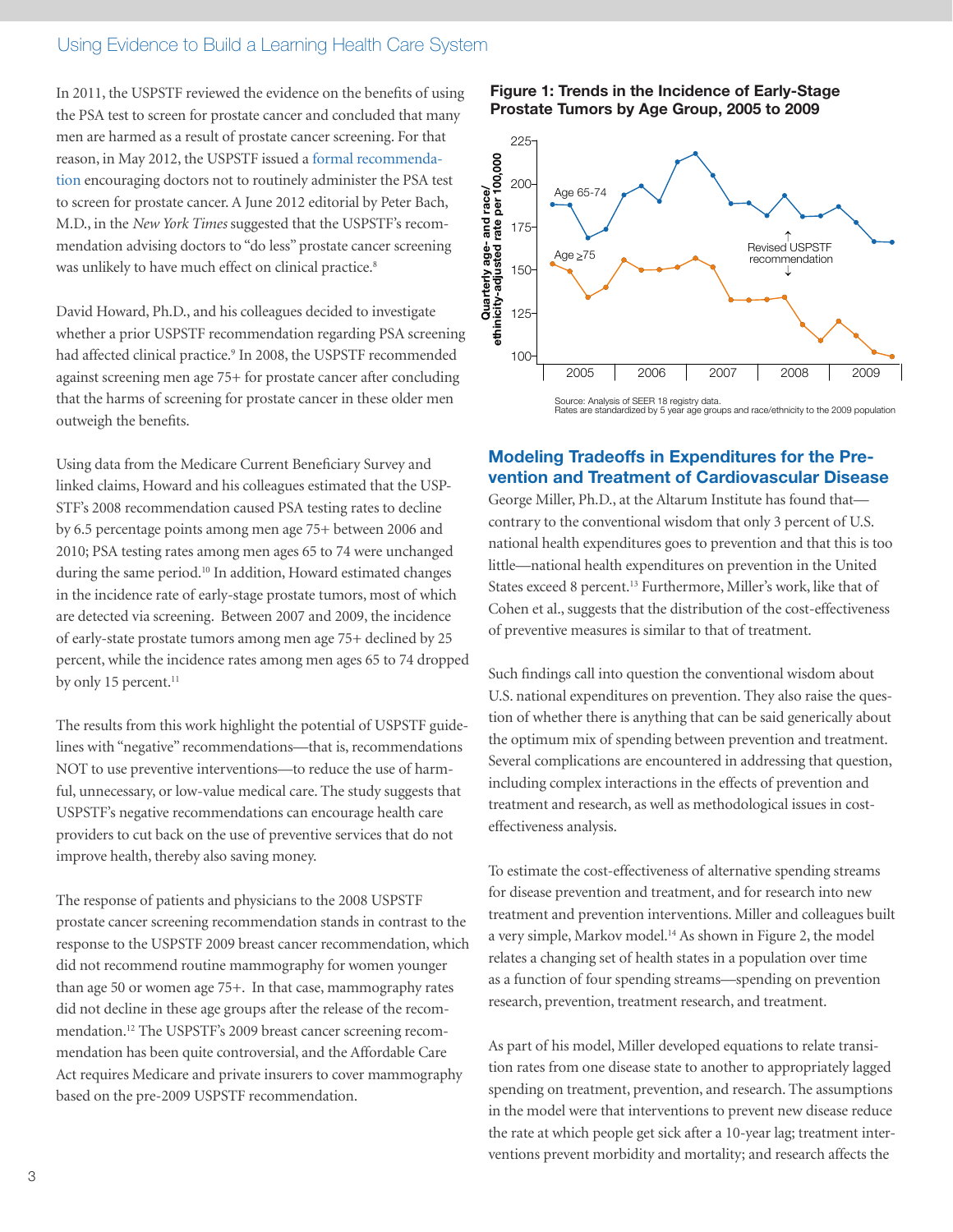#### Figure 2: An Approach to Modeling Prevention-Treatment Tradeoffs



rate at which the interventions change the incidence of disease or death rates or morbidity rates after a 23-year lag for the research to come to fruition and to be put into practice.

Beginning with a cohort of 45-year-olds born in a healthy state, some of whom develop disease and die from cardiovascular disease or other conditions, Miller applied the model to develop insights into the optimum mix of spending for prevention and treatment of cardiovascular disease, how prevention and treatment interact, and the role of research in the prevention-treatment tradeoff. The cost-effectiveness of alternative spending streams was computed in the model in a standard way, with population health represented in terms of quality-adjusted life years (QALYs) gained as a result of investments in prevention, treatment, and research on prevention or treatment.

The application of this Markov model led Miller to make several observations about tradeoffs between and the optimal mix of spending on the prevention and treatment of cardiovascular disease:

- The cost-effectiveness of either the prevention or the treatment of cardiovascular disease varies with spending on the other one.
- The [optimal mix between prevention and treatment for cardio](http://www.academyhealth.org/files/qaly%20chart.pdf)[vascular disease](http://www.academyhealth.org/files/qaly%20chart.pdf) seems to be such that the United States might like to move some spending from treatment to prevention, although the cost-effectiveness and optimal mix depend on assumptions made about discount rates, time lags, and the analysis

time horizon. Discounting costs and effects at same rate (3 percent) unfairly penalizes prevention. With interest rates dropping, Miller suggested, perhaps a 2 percent discount rate should be used for prevention.

• A research breakthrough in either prevention or treatment for cardiovascular disease causes the overall effectiveness to increase, while the marginal cost-effectiveness of the area in which we do the research spending improves, and the marginal cost-effectiveness of the other area declines.

#### Modeling the Federal Budgetary Impacts of a Tertiary Prevention Program to Prevent Complications of Diabetes

According to Michael O'Grady, Ph.D., the Congressional Budget Office (CBO) normally uses a 10-year window in its federal budget projections, in part to avoid uncertainties related to technological change (e.g., the introduction of statins or beta blockers) that will make the budget projections completely wrong.13 One limitation of using a 10-year window is that this approach misses the often substantial effects of tertiary prevention initiatives in reducing federal expenditures that occur after 10 years. When modeling costs—for example, in the Affordable Care Act of 2010 or the Medicare drug benefit—CBO usually does not take into account the effects on costs of the natural history of disease or other factors that health researchers use to model the epidemiological progression of disease and the effect of interventions to prevent or treat health conditions are generally not taken into account.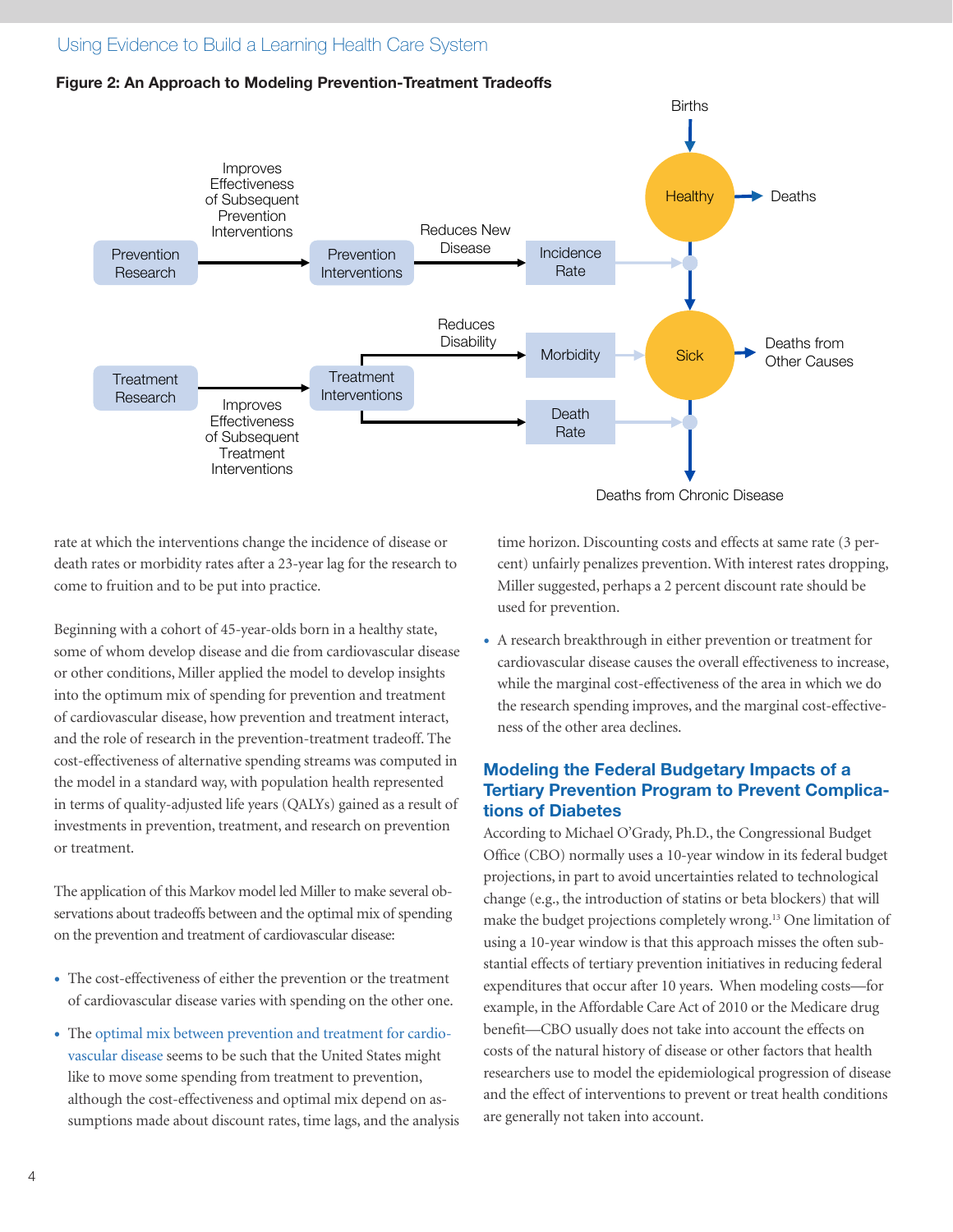Figure 3: Using Clinical Information to Project Federal Health Care Spending on an Intervention to Delay or Avoid Complications of Diabetes



#### *Source: Michael O'Grady, NORC.*

O'Grady and his colleagues set out to develop a model that would be useful to Congress in making budget decisions regarding future spending on tertiary prevention to delay or avoid the complications of diabetes. They used diabetes as a prototypical chronic condition for demonstrating what epidemiological modeling can do for cost estimating for two reasons. First, diabetes is a big and important problem. Second, because diabetes has been assessed in the United States and the United Kingdom and modeled extensively for two decades, the scientific base to work with in diabetes is well developed.

O'Grady and his research team began by developing two Markov models to predict the impact on federal expenditures of a program to prevent the major complications of diabetes. [One model](http://academyhealth.org/files/Prevalencemodeling.pdf) incorporated obesity data from the National Health and Nutritional Examination Survey to estimate the prevalence and incidence of diabetes (including undiagnosed diabetes). [The second model](http://www.academyhealth.org/files/modelingdiabetes.pdf) estimated the prevalence and incidence of major complications retinopathy, nephropathy, neuropathy, coronary heart disease, and stroke—among people with diabetes in the United States.

The researchers assumed roughly \$20 billion over 10 years in spending for a prototypical diabetes disease management program (i.e., emphasizing glucose control, blood pressure control, cholesterol control) an amount that seemed politically realistic in Congress. By reverse engineering and running the intervention out 10 years and then 25 years, O'Grady and his colleagues found that \$20 billion would make it possible to offer a prototypical diabetes disease management program for about 60,000 patients entering treatment each year in each of three age cohorts (24- to 30-year-olds, 31- to 40-year-olds, 41- to 50-year-olds); for 80,000 patients entering treatment each year in the cohort of 51- to 60-year-olds, and 80,000 patients entering treatment each year in the cohort of 61- to 64-year-olds.

The model provided 1[0-year and 25-year U.S. federal budget](http://www.academyhealth.org/files/Clinical_information.pdf)  [projections](http://www.academyhealth.org/files/Clinical_information.pdf) for the diabetes improvement intervention spending to prevent the complications of diabetes among cohorts of patients of various ages and with various patient characteristics entering treatment each year.

- Over 10 years, the model shows that federal outlays on the diabetes improvement intervention itself range from \$3.7 billion for the youngest cohort of patients (21- to 30-year-olds) to \$5.1 billion for the oldest cohort—a total of \$20.6 billion. When reductions in spending due to the prevention of complications associated with diabetes are taken into account, the intervention to prevent diabetes complications results in a net cost ranging from \$1.2 billion for the youngest cohort to \$1.6 billion for the oldest cohort—a total of \$7.6 billion dollars. From the standpoint of generating support for expenditures in Congress, it is much easier to get members of Congress to agree to spend \$7.6 billion for a preventive intervention than to an expenditure of \$20.6 billion.
- Over 25 years, the model shows that net federal spending following the implementation of the improvement intervention for the youngest cohort of diabetes patients was reduced by \$6 billion. As shown in Figure 3 reducing complications from diabetes reduced underlying spending on diabetes in this cohort by about 18 percent, allowing the savings to cover the cost of the intervention and more. For diabetes patients 31 to 40 years old, expenditures and savings cancel each other out, and there are much better clinical outcomes, making this a good investment. For older patients with diabetes, there is a higher net cost of the intervention, but the patients have better clinical outcomes.